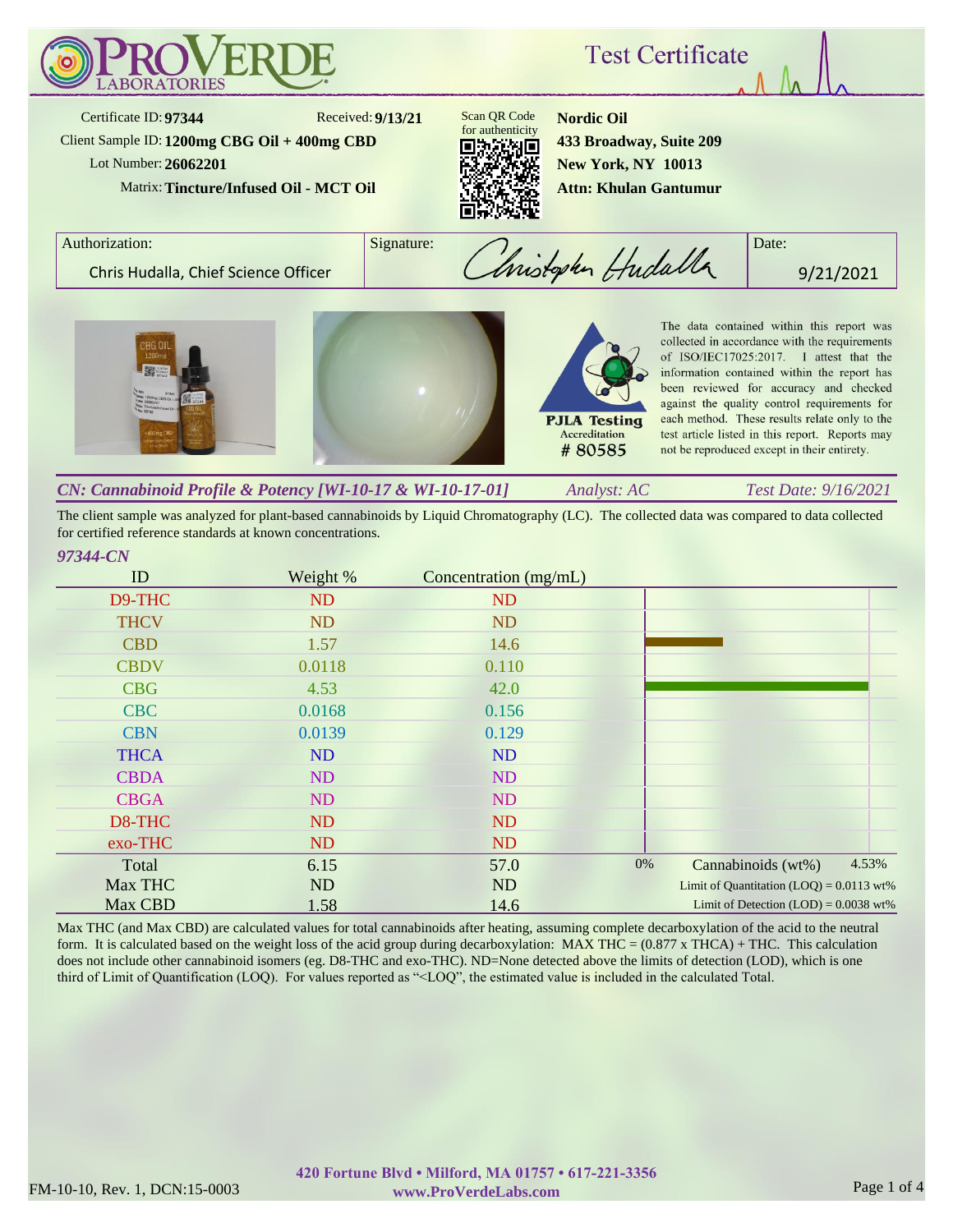| <b>HM: Heavy Metal Analysis [WI-10-13]</b> | <i>Analyst: CJS</i> | <b>Test Date: 9/13/2021</b> |
|--------------------------------------------|---------------------|-----------------------------|
|--------------------------------------------|---------------------|-----------------------------|

This test method was performed in accordance with the requirements of ISO/IEC 17025. These results relate only to the test article listed in this report. Reports may not be reproduced except in their entirety.

| 97344-HM |         |                                     |      |     | Use Limits $2 \, (\mu g/kg)$ |               |
|----------|---------|-------------------------------------|------|-----|------------------------------|---------------|
| Symbol   | Metal   | Conc. $\frac{1}{\mu}$ ( $\mu$ g/kg) | RL   | All | Ingestion                    | <b>Status</b> |
| As       | Arsenic | ND                                  | 50.0 | 200 | 1,500                        | <b>PASS</b>   |
| Cd       | Cadmium | ND                                  | 50.0 | 200 | 500                          | <b>PASS</b>   |
| Hg       | Mercury | ND                                  | 50.0 | 100 | 1,500                        | <b>PASS</b>   |
| Pb       | Lead    | ND                                  | 50.0 | 500 | 1,000                        | <b>PASS</b>   |

1) ND = None detected above the indicated Reporting Limit (RL)

2) MA Dept. of Public Health: Protocol for MMJ and MIPS, Exhibit 4(a) for all products.

3) USP exposure limits based on daily oral dosing of 1g of concentrate for a 110 lb person.

| <b>MY: Mycotoxin Testing [WI-10-05]</b> | Analyst: <b>BMJ</b> | Test Date: $9/15/2021$ |
|-----------------------------------------|---------------------|------------------------|
|                                         |                     |                        |

This test method was performed in accordance with the requirements of ISO/IEC 17025. These results relate only to the test article listed in this report. Reports may not be reproduced except in their entirety.

#### *97344-MY*

| Test ID                 | Date      | <b>Results</b> | <b>MDL</b> | Limits     | Status <sup>*</sup> |  |
|-------------------------|-----------|----------------|------------|------------|---------------------|--|
| Total Aflatoxin         | 9/15/2021 | $\leq$ MDL     | 2 ppb      | $< 20$ ppb | <b>PASS</b>         |  |
| <b>Total Ochratoxin</b> | 9/15/2021 | $\leq$ MDL     | 3 ppb      | $< 20$ ppb | <b>PASS</b>         |  |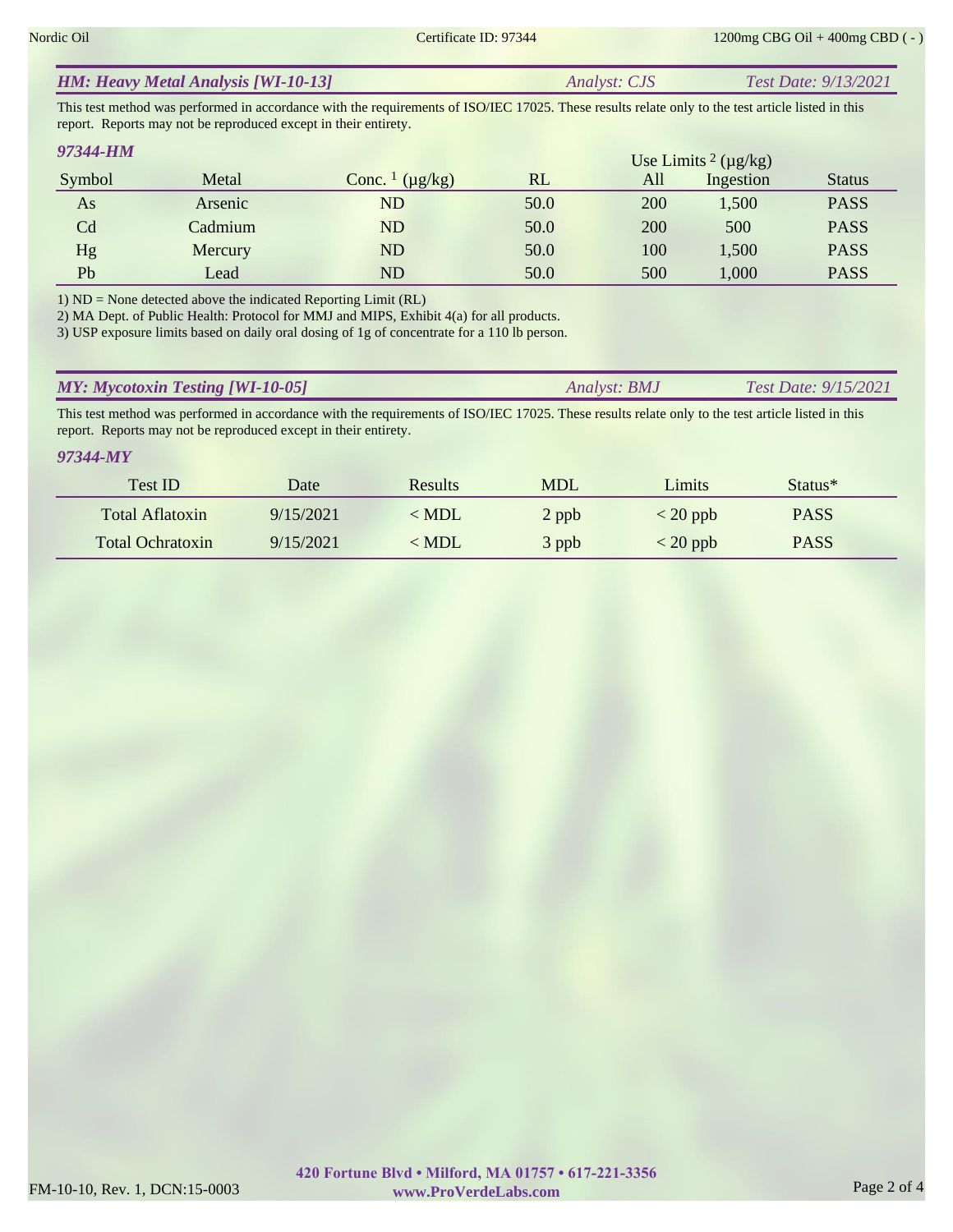*Analyst: CJS Test Date: 9/16/2021*

## *TP: Terpenes Profile [WI-10-27]*

Client sample analysis was performed using full evaporative technique (FET) headspace sample delivery and gas chromatographic (GC) compound separation. A combination of flame ionization detection (FID) and/or mass spectrometric (MS) detection with mass spectral confirmation against the National Institute of Standards and Technology (NIST) Mass Spectral Database, Revision 2017 were used. Chromatographic and/or mass spectral data were processed by quantitatively comparing the analytical peak areas against calibration curves prepared from certified reference standards.

## *97344-TP*

| Compound               | CAS            | Conc. $(wt\%)$ | Conc. (ppm) | <b>Qualitative Profile</b> |
|------------------------|----------------|----------------|-------------|----------------------------|
| alpha-pinene           | $80 - 56 - 8$  | 0.0344         | 344         |                            |
| camphene               | 79-92-5        | 0.0006         | 5.52        |                            |
| sabinene*              | 3387-41-5      | ND             | ND          |                            |
| beta-myrcene           | 123-35-3       | 0.144          | 1,440       |                            |
| beta-pinene            | 127-91-3       | 0.0074         | 73.7        |                            |
| alpha-phellandrene     | 99-83-2        | ND             | ND          |                            |
| delta-3-carene         | 13466-78-9     | ND             | $\rm ND$    |                            |
| alpha-terpinene        | 99-86-5        | $\rm ND$       | $\rm ND$    |                            |
| alpha-ocimene          | 502-99-8       | $<\!\!RL$      | $<\!\!RL$   |                            |
| D-limonene             | 138-86-3       | 0.0475         | 475         |                            |
| p-cymene               | 99-87-6        | $\rm ND$       | $\rm ND$    |                            |
| cis-beta-ocimene       | 3338-55-4      | 0.0080         | 80.3        |                            |
| eucalyptol             | 470-82-6       | $\rm ND$       | ND          |                            |
| gamma-terpinene        | 99-85-4        | $\rm ND$       | $\rm ND$    |                            |
| terpinolene            | 586-62-9       | $<\!\!RL$      | $<\!\!RL$   |                            |
| linalool               | 78-70-6        | 0.0038         | 37.6        |                            |
| L-fenchone*            | 7787-20-4      | $\rm ND$       | $\rm ND$    |                            |
| isopulegol             | 89-79-2        | ND             | ND          |                            |
| menthol*               | $89 - 78 - 1$  | $\rm ND$       | ND          |                            |
| geraniol               | $106 - 24 - 1$ | $\rm ND$       | ND          |                            |
| beta-caryophyllene     | $87 - 44 - 5$  | 0.0141         | 141         |                            |
| alpha-humulene         | 6753-98-6      | 0.0022         | 21.5        |                            |
| cis-nerolidol          | 3790-78-1      | $\rm ND$       | $\rm ND$    |                            |
| trans-nerolidol        | 40716-66-3     | ND             | ${\rm ND}$  |                            |
| guaiol                 | 489-86-1       | $\rm ND$       | ND          |                            |
| caryophyllene oxide    | 1139-30-6      | ND             | $\rm ND$    |                            |
| alpha-bisabolol        | 23089-26-1     | $\rm ND$       | $\rm ND$    |                            |
| Total Terpene: 0.3 wt% |                |                | wt%         | 0.10<br>0.20<br>0.00       |

\* Certified reference standard not available for this compound. Concentration is estimated using the response factor from alpha-pinene. ND = None Detected.  $RL =$  Reporting Limit of 5 ppm.